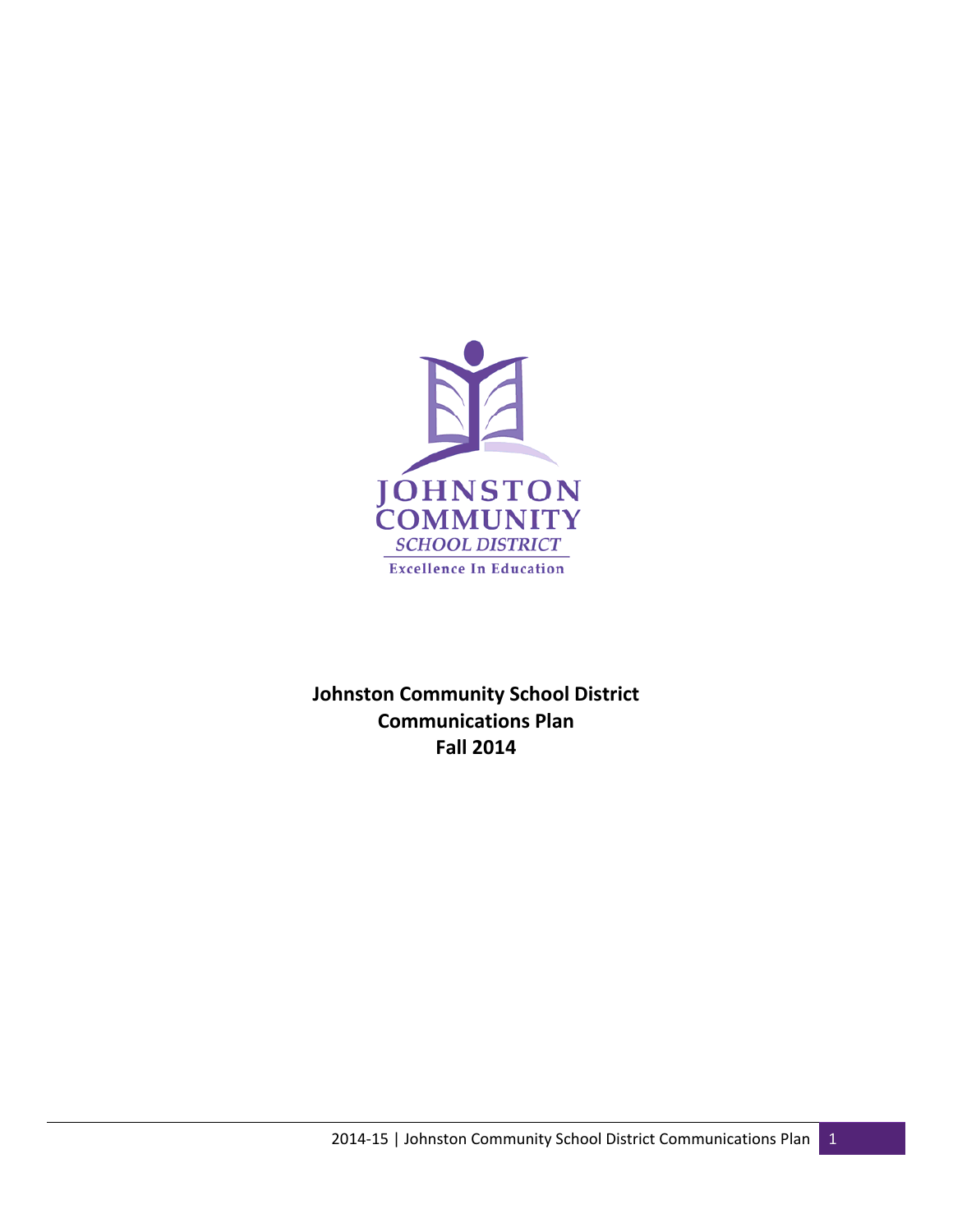#### **MISSION**

We commit all district resources to guide the learning of each student, to graduate as confident learners with character, knowledge and the skills to excel in any endeavor they pursue.

### **VISION**

Creating a culture of excellence where students come first.

#### **BELIEFS**

We believe in…

Relationships.

•the uniqueness of all and the value of diversity

- •fostering the district's pillars of good character and citizenship
- •a collaborative process involving all stakeholders

The environment.

- •a teaching and learning environment that is safe, supportive and respectful
- •a stimulating learning environment that meets individual student needs
- •a culture of excellence within a professional community

Teaching and learning.

- •our responsibility to ensure that every child will learn
- •excellence as the hallmark of our district and our measure of accountability
- •rigorous and relevant academic experiences with high expectations for student achievement
- •the use of research‐based, effective models of instruction
- •student needs being frequently assessed and actions taken based on that assessment
- •skillful use of modern technology as an essential tool for learning
- •a continuous improvement process where schools regularly use data to guide change and improvement

Leadership.

•Board of Education and administration focused on adopting policies to support best teaching practices and achievement

- •professional learning to enhance the skills and knowledge of people in the organization
- •fiscal responsibility and always seeking more effective and efficient uses of their resources

Community.

- •broad‐based business and stakeholder support
- •partnerships and community involvement
- •responsive to the needs of parents and families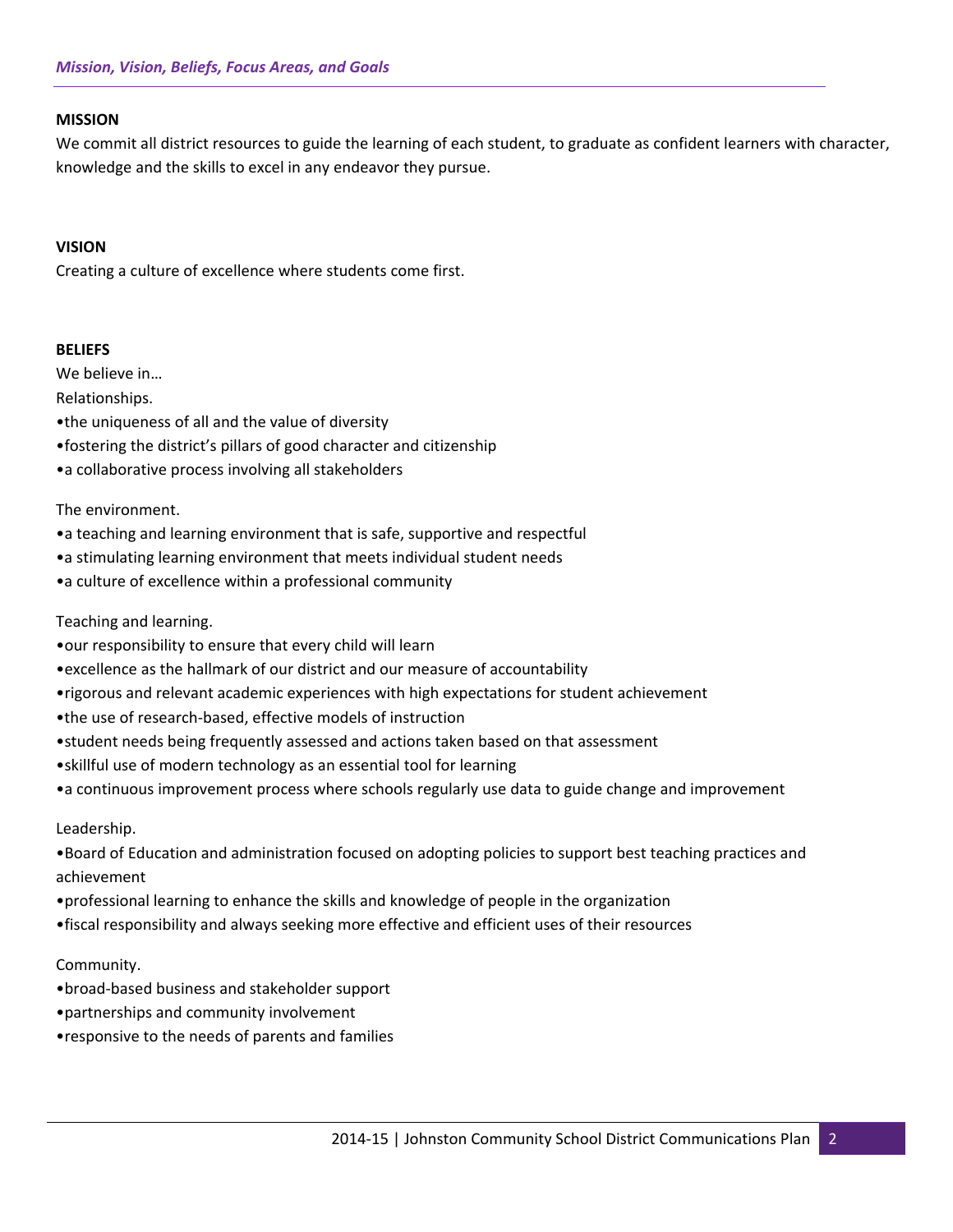## **DISTRICT FOCUS AREAS**

## Curriculum‐‐‐Instruction‐‐‐Assessment

We will refine and continue to put into practice a system of curriculum, instruction and assessment that enables each student to be engaged in challenging academic experiences that are grounded in clearly defined standards.

College and Career Readiness in the 21st Century

We will provide students with experience and opportunities to enable them to be successful in college and/or their chosen career path.

## Highly Qualified and Effective Staff

We will recruit, select, train and retain competent and inspiring professional staff who hold high expectations for students and are accountable for achieving clear and aligned system---wide performance goals.

# Communications

We will provide a proactive communication system to ensure all district stakeholders are well informed.

# **DISTRICT GOALS**

Each student will demonstrate academic growth that meets or exceeds Johnston Community School District's standards.

Each student will receive appropriate curriculum and learning experience that foster academic achievement and character development.

Achievement data will reflect annual growth that eliminates the gaps in performance amongst all subgroups of students.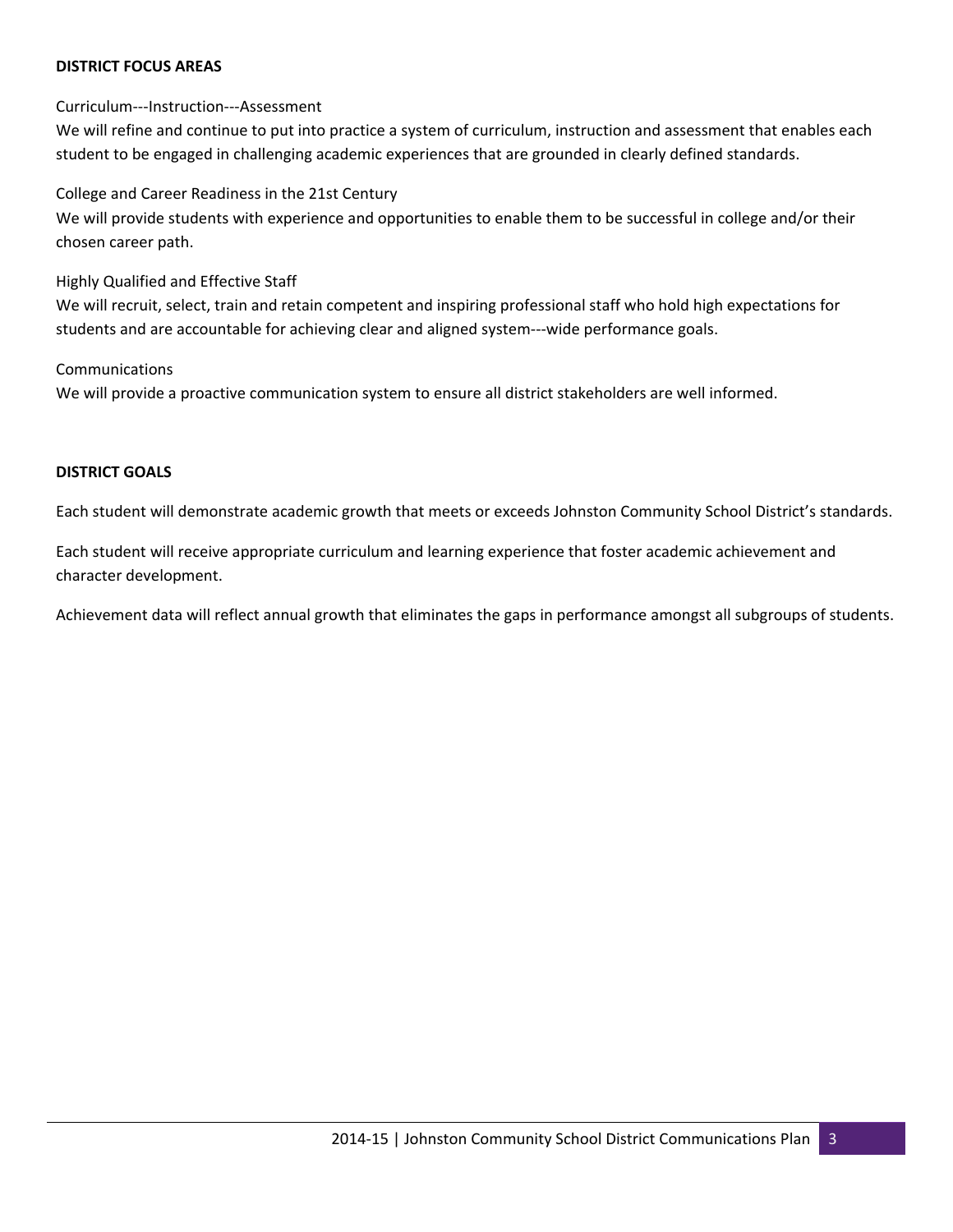A district communications plan serves as road map for the research, planning, implementation, and evaluation of key goals related to improving internal and external communication processes.

The three goals of the 2014 communications plan are:

- Provide outstanding communication services to district audiences (internal and external audiences)
- Build an effective employee communications system (internal audiences)
- Foster community and parent engagement in the district and its goals for student achievement (external audiences)

## *Adhering to the Profession*

Within the field of communications and public relations, there are guiding principles for creating sound communication plans. The Johnston Community School District communications plan strives to abide by these principles.

The following structure is used to identify the goals of a communications plan and the work required to get there.

## **RESEARCH**

Qualitative and quantitative research will be based on direct involvement with stakeholders to determine their knowledge, perceptions, desires, interests and opinions related to the goal at hand.

## **ANALYZE/PLAN**

With research completed, analysis is done to assess a situation and its potential impact on the organization.

#### **IMPLEMENTATION**

Tactics/activities — or the best manner, time, message and messenger to engage identified stakeholders — are determined. A work plan template for this step is included in this document. Engagement is then implemented according to the plan.

#### **EVALUATION**

Formal and informal research is then conducted to determine if communication efforts were successful based on stakeholder satisfaction and if desired attitudes or behaviors were achieved. Evaluation will also assist in determining if a practice or project should be modified, created or discontinued. This plan will lead the communication efforts for the district as a whole. In addition, the comprehensive plan will be used as a basis for the Communication Office's accountability and a framework for resource and budgetary considerations. The plan is a dynamic document. It should be continually evaluated and revised to address changing circumstances in the district and to best achieve the district's goals.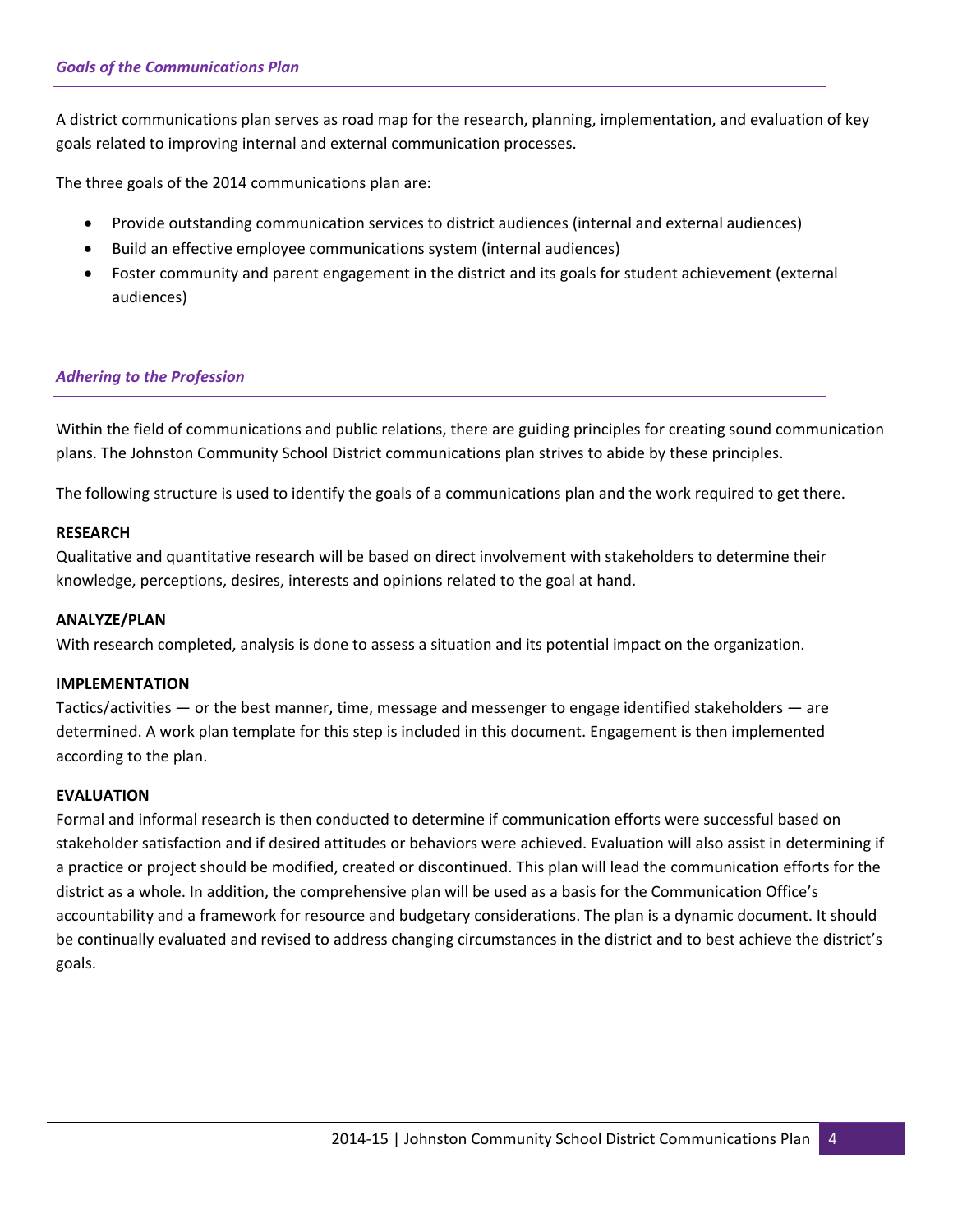You will also see the following terms used throughout the plan to define specific ideas, actions, and desired, measurable outcomes.

# **GOALS**

Goals are long-term, board, global statements of being. Goals should make your organization unique in the mind of your targeted audiences.

# **OBJECTIVES**

Objectives focus on the shorter term to define what behavior/action/attitude/opinion you want to achieve from specific audience, by how much, and by when. Objectives are specific, measurable, attainable, audience‐specific, relevant, results‐oriented, and time specific.

# **STRATEGIES**

Strategies serve as the road map and overall game plan for how you will reach your goal. It describes how to reach your objectives, but does not indicate specific actions. Multiple strategies are encouraged for each objective.

# **TACTICS**

Tactics are specific elements of a strategy, the "how‐to" of a plan. Tactics, or action items, detail actual methods that will be used to implement the strategies and reach the goal. Tactics can overlap for strategies.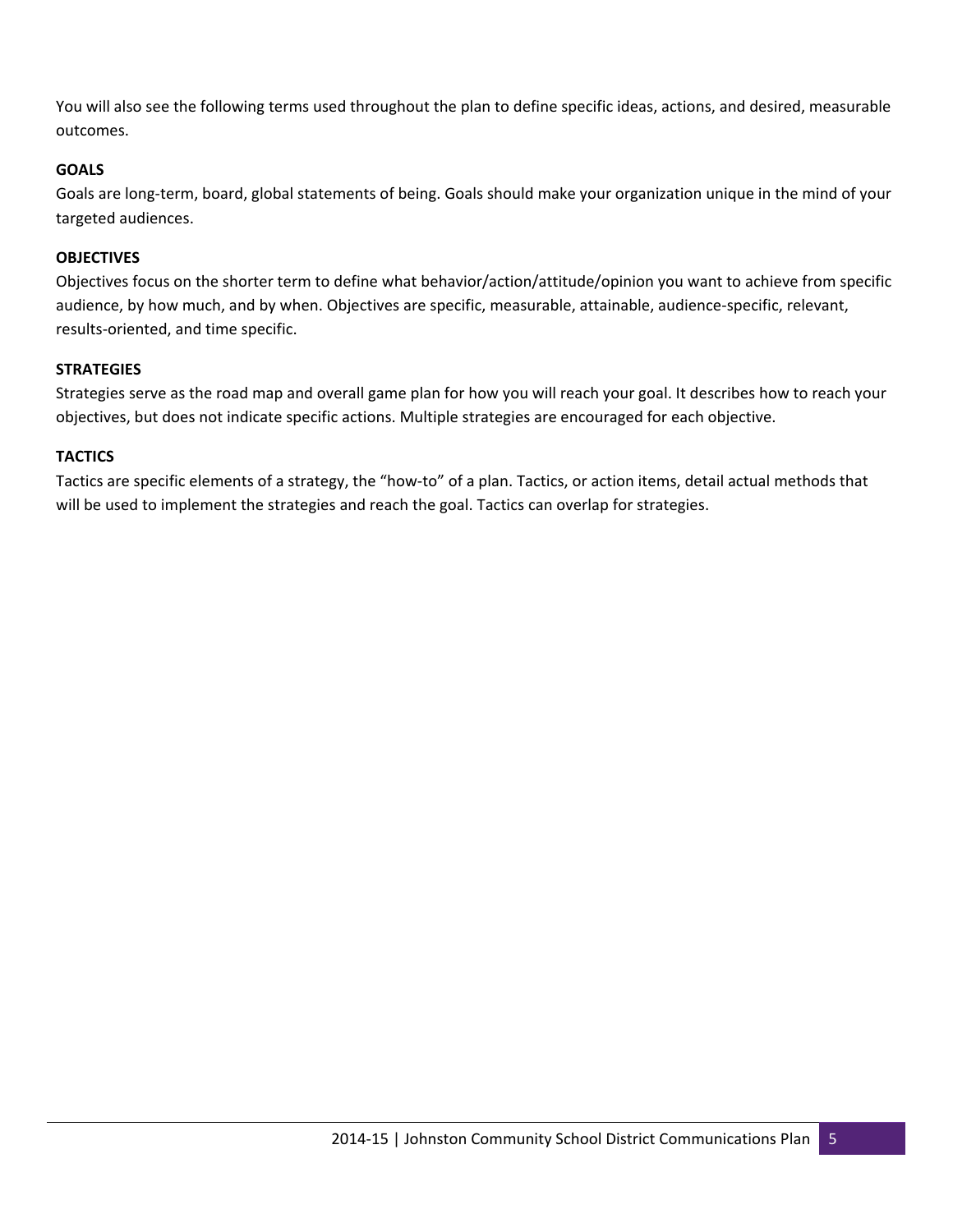| <b>GOAL</b>              | Provide outstanding communication services to district audiences                                                                                                                                                                                                                                                                                                                                                                                                                                                                                                                                                                                                                                                                                                                                                                                                                                                             |
|--------------------------|------------------------------------------------------------------------------------------------------------------------------------------------------------------------------------------------------------------------------------------------------------------------------------------------------------------------------------------------------------------------------------------------------------------------------------------------------------------------------------------------------------------------------------------------------------------------------------------------------------------------------------------------------------------------------------------------------------------------------------------------------------------------------------------------------------------------------------------------------------------------------------------------------------------------------|
| <b>AUDIENCES DEFINED</b> | Internal (JCSD employees) and External (parents, community members, businesses, media)                                                                                                                                                                                                                                                                                                                                                                                                                                                                                                                                                                                                                                                                                                                                                                                                                                       |
|                          |                                                                                                                                                                                                                                                                                                                                                                                                                                                                                                                                                                                                                                                                                                                                                                                                                                                                                                                              |
| <b>OBJECTIVE #1</b>      | To increase the number of communicated messages to district audiences by 10 percent over<br>the next 16 months                                                                                                                                                                                                                                                                                                                                                                                                                                                                                                                                                                                                                                                                                                                                                                                                               |
| <b>STRATEGIES</b>        | Utilize new technology, such as text messaging, mobile applications, QSR codes, and<br>$\bullet$<br>optimized websites (school and district), to increase messages and deliverability to<br>audiences<br>Maintain traditional communication methods, such as mail, to reach entire district<br>$\bullet$<br>population<br>Allow subscription options to ensure consumers receive the type of information they<br>want in the format they prefer<br>Optimize district website for streamlined communication of messages<br>Identify ELL audiences and their preferred communication methods<br>$\bullet$                                                                                                                                                                                                                                                                                                                      |
| <b>TACTICS</b>           | Invest in mobile application development through the Blackboard Connect system to<br>$\circ$<br>create an easy-to-use tool/resource for internal and external audiences<br>Offer community members (non-parent) ability to self-subscribe to bi-weekly E-<br>$\circ$<br>Connection newsletter, delivered via email service, such as Constant Contact<br>Utilize direct mail for reaching all households within the district with important<br>$\circ$<br>messages, such as those for levies/votes<br>Grow Twitter, Facebook, and YouTube presence for extended reach in audiences and<br>$\circ$<br>their preferred method of receiving news<br>Create new, responsive school and district websites that are user-friendly and easy<br>$\circ$<br>to navigate when finding news and information<br>Translate key messages into other languages for ELL families; ensure delivery<br>$\circ$<br>through mail or ELL teachers. |
| <b>EVALUATION</b>        | A count of the messages sent by the district and schools within the last 16 months will be<br>done (Blackboard messages, newsletters, web postings, any other internal/external<br>communication) and another count will be done in 16 months, with a check point every four<br>months to track progress.                                                                                                                                                                                                                                                                                                                                                                                                                                                                                                                                                                                                                    |
|                          |                                                                                                                                                                                                                                                                                                                                                                                                                                                                                                                                                                                                                                                                                                                                                                                                                                                                                                                              |
| <b>OBJECTIVE #2</b>      | To enhance the methods by which the district communicates news to district audiences<br>within the next 16 months                                                                                                                                                                                                                                                                                                                                                                                                                                                                                                                                                                                                                                                                                                                                                                                                            |
| <b>STRATEGIES</b>        | Ensure communication methods are timely, well-placed among audience<br>Understand the various channels that are most wanted/used by audiences<br>Ensure all methods work properly in their environment<br>Create consistent communication tools between schools (i.e. website format and<br>$\bullet$<br>content, newsletters, mobile apps, parent emails)<br>Promote user-friendly resources/training for using district communication methods<br>Prepare district administrators for speaking and media engagements with external<br>audiences                                                                                                                                                                                                                                                                                                                                                                             |
| <b>TACTICS</b>           | Invest in popular new communication tools such as a mobile application, text<br>$\circ$<br>messaging, and QSR codes<br>Ensure resources (i.e. time and attention, manpower, technical support) are<br>$\circ$<br>available to deliver timely, consistent, and helpful messages<br>Create a resource manual (online) with helpful communication tool information and<br>$\circ$<br>how to use the various district communication tools<br>Provide media relations training to Board members and administrators<br>$\circ$<br>(continued on next page)                                                                                                                                                                                                                                                                                                                                                                         |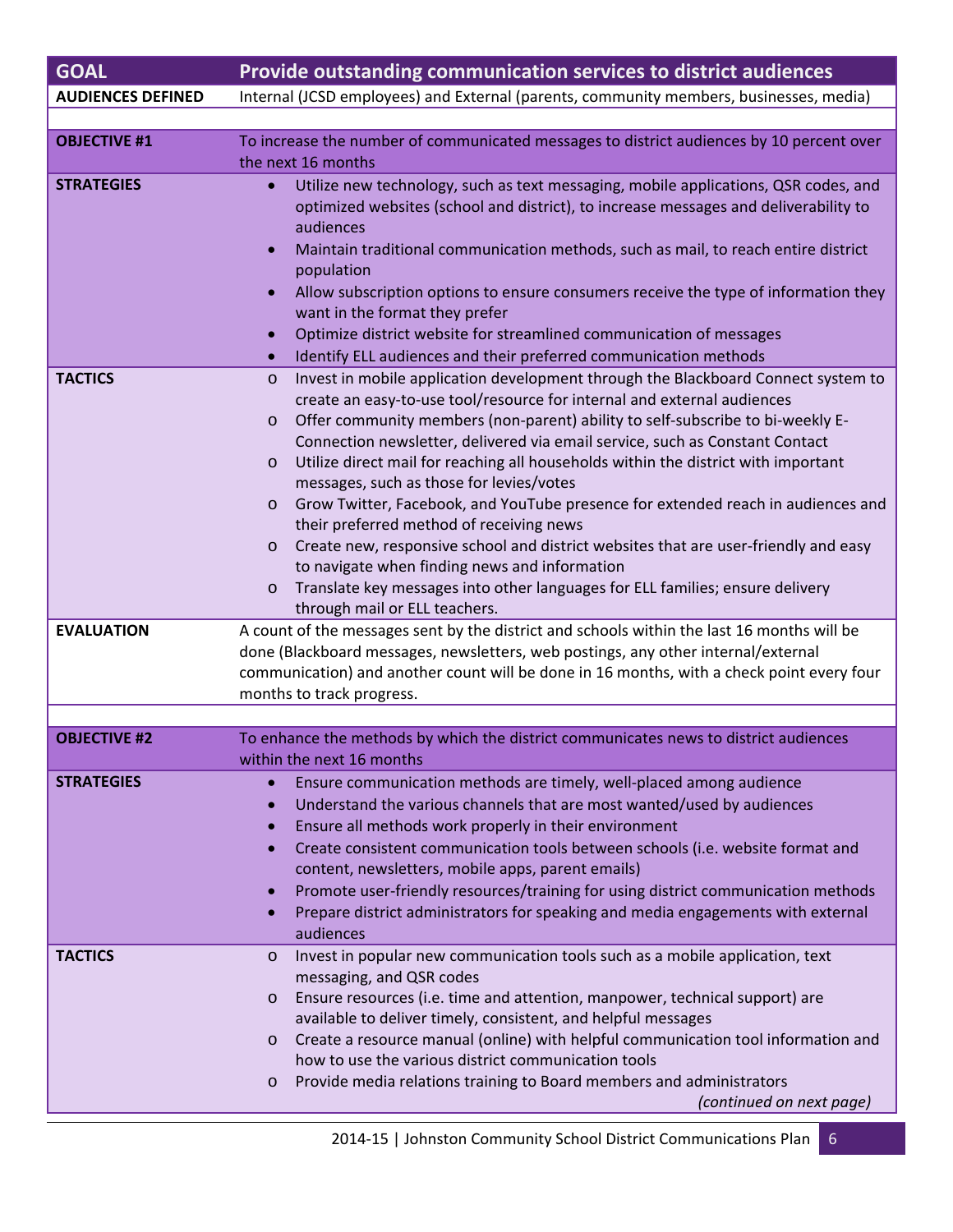|                     | Build school and district websites that are responsive to users, easy to navigate, and<br>$\circ$<br>consistent from building to building<br>Create training and templates for schools, building leaders, and committees to use<br>$\circ$<br>for communication purposes<br>Optimize recording and playback features of recorded events, such as board<br>$\circ$<br>meetings, to enhance viewer experience                                                |
|---------------------|------------------------------------------------------------------------------------------------------------------------------------------------------------------------------------------------------------------------------------------------------------------------------------------------------------------------------------------------------------------------------------------------------------------------------------------------------------|
| <b>EVALUATION</b>   | Metrics will be gathered from website/messaging analytics and feedback will be gathered to                                                                                                                                                                                                                                                                                                                                                                 |
|                     | assess whether the district has accomplished enhancing communication tools within the<br>next 16 months. Discussion forums may also be held to assess district communications.                                                                                                                                                                                                                                                                             |
|                     |                                                                                                                                                                                                                                                                                                                                                                                                                                                            |
| <b>OBJECTIVE #3</b> | To increase engagement and feedback in the communication process by district audiences<br>by 15 percent within the next 12 months                                                                                                                                                                                                                                                                                                                          |
| <b>STRATEGIES</b>   | Use audience feedback to enhance communication and district messaging<br>Gain new ideas for communication ventures through feedback<br>$\bullet$<br>Commit to transparency in communication methods and planning<br>$\bullet$<br>Increase visibility of communications within the district                                                                                                                                                                 |
| <b>TACTICS</b>      | Form an advisory group of internal and external audience members to meet on a bi-<br>$\circ$<br>annual basis to talk about messaging, new ideas, and suggestions.<br>Use online feedback forms and informal online surveys for internal/external<br>$\circ$<br>audiences to check point communications<br>Provide more regular updates to the board, cabinet, educator associations, and<br>$\circ$<br>individual schools on communication-related matters |
| <b>EVALUATION</b>   | Baseline survey data from 2011 and 2013 measuring external and internal engagement will<br>be used as a starting point, and another survey will be deployed within 12 months to<br>measure the same factors.                                                                                                                                                                                                                                               |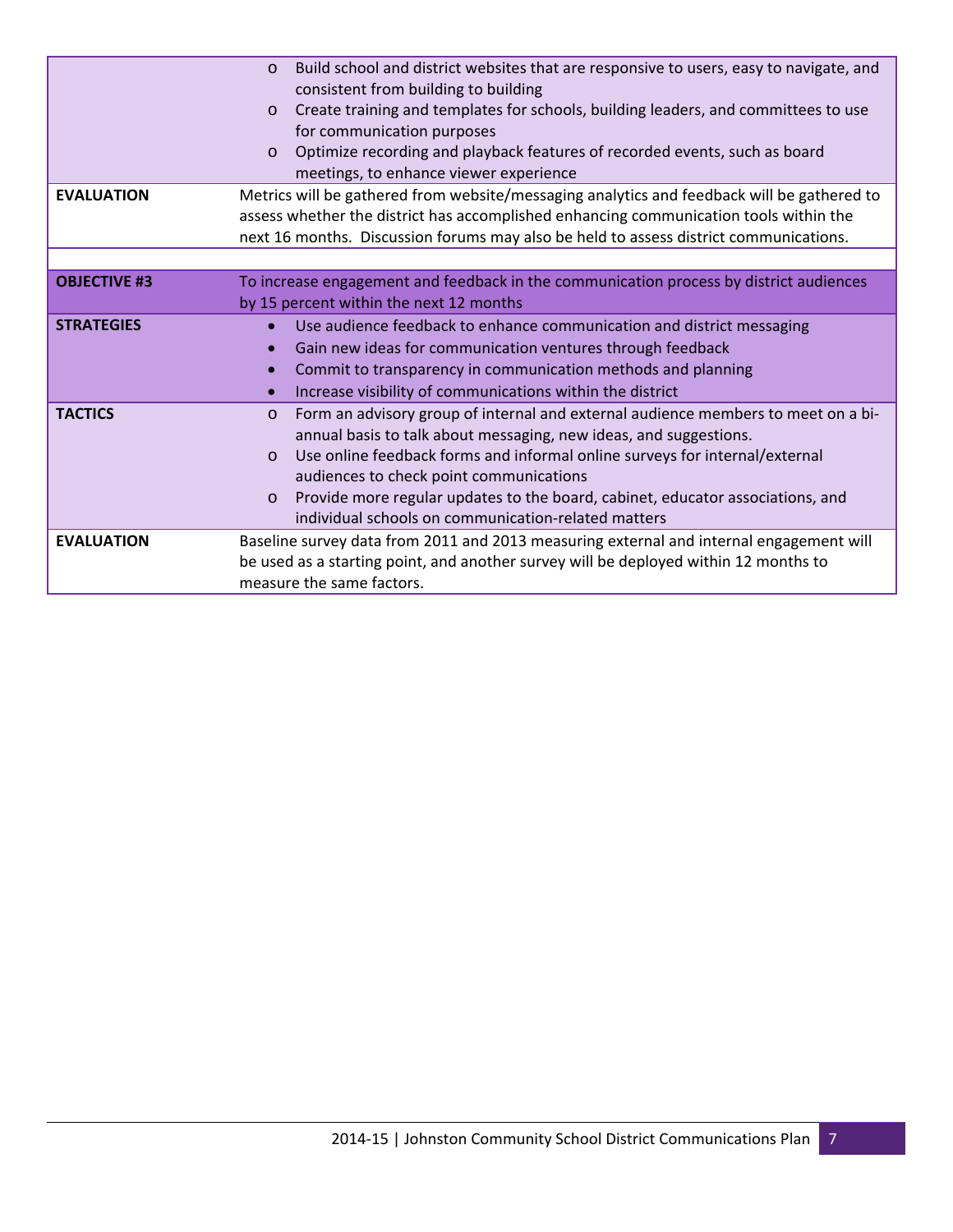| <b>GOAL</b>              | <b>Build an effective employee communications system</b>                                                                                                                                                                                                                                                                                                                                                                                                                                                                                                                                                                                                                                                                                                                                                                                              |
|--------------------------|-------------------------------------------------------------------------------------------------------------------------------------------------------------------------------------------------------------------------------------------------------------------------------------------------------------------------------------------------------------------------------------------------------------------------------------------------------------------------------------------------------------------------------------------------------------------------------------------------------------------------------------------------------------------------------------------------------------------------------------------------------------------------------------------------------------------------------------------------------|
| <b>AUDIENCES DEFINED</b> | Internal (JCSD employees)                                                                                                                                                                                                                                                                                                                                                                                                                                                                                                                                                                                                                                                                                                                                                                                                                             |
|                          |                                                                                                                                                                                                                                                                                                                                                                                                                                                                                                                                                                                                                                                                                                                                                                                                                                                       |
| <b>OBJECTIVE #1</b>      | To enhance the communication tools available to JCSD employees within the next 12 months                                                                                                                                                                                                                                                                                                                                                                                                                                                                                                                                                                                                                                                                                                                                                              |
| <b>STRATEGIES</b>        | Intuitive to their work styles, schedule, needs<br>Resources and internal information/communication are readily available<br>$\bullet$<br>Utilize building leaders to emphasize importance of internal communication and<br>$\bullet$<br>district-provided communication tools<br>Ensure adequate communications staffing is available to meet needs of tool<br>$\bullet$<br>development, training, and implementation                                                                                                                                                                                                                                                                                                                                                                                                                                |
| <b>TACTICS</b>           | New employee orientations will include a segment on internal communication<br>$\circ$<br>resources, tools, and contact information<br>Develop a staff intranet that is easy to navigate and responsive to user needs<br>$\circ$<br>Commit to frequent updates via the staff intranet, training staff to check the site for<br>$\circ$<br>news and information<br>Provide training to employees on available parent communication resources,<br>$\circ$<br>including best practices for communicating with this audience<br>Create templates for teachers to use for parent communication matters<br>$\circ$<br>Ensure resources (i.e. time and attention, manpower) are available to deliver timely,<br>$\circ$<br>consistent, and helpful messages<br>Attend workshops focused on this topic to increase strategies of reaching this goal<br>$\circ$ |
| <b>EVALUATION</b>        | Use baseline data from an internal communications survey (2013) to compare to data 12                                                                                                                                                                                                                                                                                                                                                                                                                                                                                                                                                                                                                                                                                                                                                                 |
|                          | months from now on communication tools for internal communication purposes.                                                                                                                                                                                                                                                                                                                                                                                                                                                                                                                                                                                                                                                                                                                                                                           |
|                          |                                                                                                                                                                                                                                                                                                                                                                                                                                                                                                                                                                                                                                                                                                                                                                                                                                                       |
| <b>OBJECTIVE #2</b>      | To increase the internal audience's understanding of the district strategic plan by 10 percent<br>within the next 12 months                                                                                                                                                                                                                                                                                                                                                                                                                                                                                                                                                                                                                                                                                                                           |
| <b>STRATEGIES</b>        | Embed strategic items into professional development<br>Increase communication about the strategic plan<br>Demonstrate progress of strategic plan items to show importance, value to staff                                                                                                                                                                                                                                                                                                                                                                                                                                                                                                                                                                                                                                                             |
| <b>TACTICS</b>           | Provide a breakdown of strategic plan items/ideas for better understanding by<br>$\circ$<br>employees; cross-post on intranet and in staff newsletter<br>Create planned strategic plan updates in the employee newsletter at least once a<br>$\circ$<br>month; cross-post on staff intranet<br>Encourage building leaders and ILTs to emphasize strategic plan items as part of<br>$\circ$<br>professional development and Teacher Leadership opportunities                                                                                                                                                                                                                                                                                                                                                                                           |
| <b>EVALUATION</b>        | Building leaders (July 2014) indicated that staff had very little knowledge or interest in the<br>district's strategic plan. Using this feedback, assess staff understanding within 12 months.                                                                                                                                                                                                                                                                                                                                                                                                                                                                                                                                                                                                                                                        |
|                          |                                                                                                                                                                                                                                                                                                                                                                                                                                                                                                                                                                                                                                                                                                                                                                                                                                                       |
| <b>OBJECTIVE #3</b>      | To improve district crisis communications manual/training understanding by employees by<br>15 percent over the next 12 months                                                                                                                                                                                                                                                                                                                                                                                                                                                                                                                                                                                                                                                                                                                         |
| <b>STRATEGIES</b>        | Demonstrate importance of knowing crisis/safety protocols and procedures<br>Utilize district's safety officer position to increase visibility, awareness of safety plans<br>among employees<br>Stay current with new practices in school safety, providing news to staff members                                                                                                                                                                                                                                                                                                                                                                                                                                                                                                                                                                      |
| <b>TACTICS</b>           | Increase frequency of informational sessions on school safety led by SROs as part of<br>$\circ$<br>Professional Development days                                                                                                                                                                                                                                                                                                                                                                                                                                                                                                                                                                                                                                                                                                                      |
|                          | (continued on next page)                                                                                                                                                                                                                                                                                                                                                                                                                                                                                                                                                                                                                                                                                                                                                                                                                              |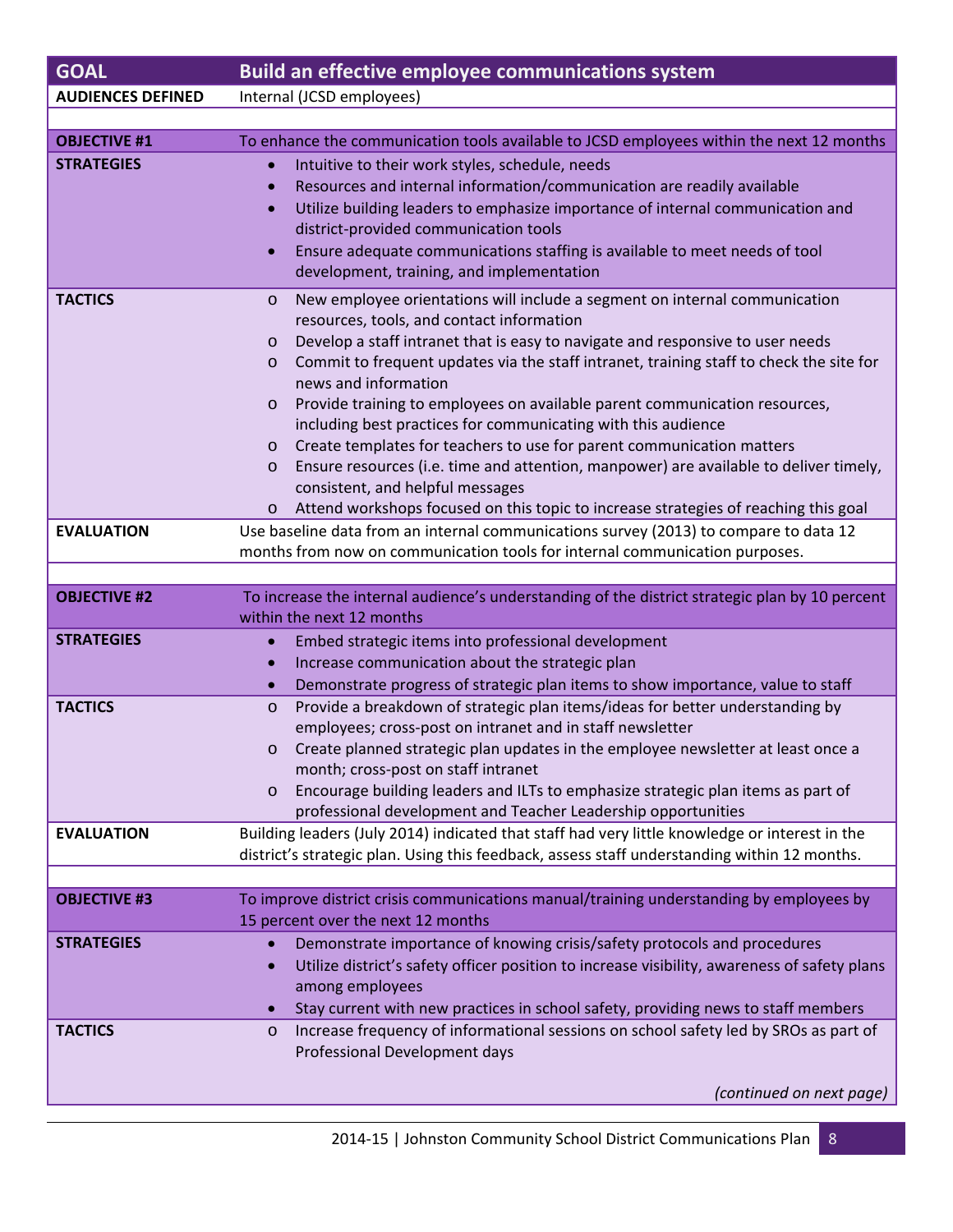| <b>EVALUATION</b>        | Evaluate and update current crisis manual; ensure guidelines are practical for staff<br>$\circ$<br>teaching environments; provide updates through internal communication<br>Familiarize staff with safety officer position through internal communication<br>$\circ$<br>Execute more drills and table top exercises for staff during the school year<br>$\circ$<br>A pre/post assessment of their knowledge and confidence now and again in 12 months.                                                                                                                                                                                                                                                                                                                                                                       |
|--------------------------|------------------------------------------------------------------------------------------------------------------------------------------------------------------------------------------------------------------------------------------------------------------------------------------------------------------------------------------------------------------------------------------------------------------------------------------------------------------------------------------------------------------------------------------------------------------------------------------------------------------------------------------------------------------------------------------------------------------------------------------------------------------------------------------------------------------------------|
|                          |                                                                                                                                                                                                                                                                                                                                                                                                                                                                                                                                                                                                                                                                                                                                                                                                                              |
| <b>GOAL</b>              | Foster community and parent engagement in the district and its goals<br>for student achievement                                                                                                                                                                                                                                                                                                                                                                                                                                                                                                                                                                                                                                                                                                                              |
| <b>AUDIENCES DEFINED</b> | External (parents, community)                                                                                                                                                                                                                                                                                                                                                                                                                                                                                                                                                                                                                                                                                                                                                                                                |
| <b>OBJECTIVE #1</b>      | Increase external stakeholder understanding of district's goals by 10 percent within 12<br>months                                                                                                                                                                                                                                                                                                                                                                                                                                                                                                                                                                                                                                                                                                                            |
| <b>STRATEGIES</b>        | Share the district's strategic plan with external audiences in an understandable<br>$\bullet$<br>format<br>Provide transparency on the Teacher Leadership and Compensation grant<br>Demonstrate importance of individual School Improvement Plans<br>Share methods of increasing student proficiency in relation to No Child Left Behind                                                                                                                                                                                                                                                                                                                                                                                                                                                                                     |
| <b>TACTICS</b>           | Write stories/articles specifically focused on progress of student proficiency as<br>$\circ$<br>related to NCLB goals. Stories can focus on student learning and/or teacher<br>professional development<br>Schools should communicate the basics of their School Improvement Plans and how<br>$\circ$<br>it affects students and classrooms to parents through school newsletters, parent-<br>teacher conferences, etc.<br>Create a regular TLC grant newsletter for parents, posted online and highlighted in<br>$\circ$<br>other external communication, including school newsletters. Copy would be created<br>at the district level for consistency from building to building<br>A monthly strategic plan update would be given in an E-Connection to demonstrate<br>$\circ$<br>progress and a focus on completing goals |
| <b>EVALUATION</b>        | A survey should be conducted shortly after plan approval to measure audience<br>understanding of district goals and again in 12 months to see if movement in understanding<br>has occurred.                                                                                                                                                                                                                                                                                                                                                                                                                                                                                                                                                                                                                                  |
| <b>OBJECTIVE #2</b>      | Build trust and confidence in JCSD external communications by 10 percent within 12 months                                                                                                                                                                                                                                                                                                                                                                                                                                                                                                                                                                                                                                                                                                                                    |
| <b>STRATEGIES</b>        | Build a key group of district stakeholders<br>Strive for 100 percent transparency and consistency in district and school<br>communication<br>Grow reputation within metro-area school districts<br>Foster relationships with local media                                                                                                                                                                                                                                                                                                                                                                                                                                                                                                                                                                                     |
| <b>TACTICS</b>           | Form an advisory group of external audience members to meet on a quarterly basis<br>$\circ$<br>to learn of public perception, concerns with district communication<br>Create content (stories, videos, letters) that tell the complete story, especially on<br>$\circ$<br>sensitive subjects, leaving no room for questions or misinterpretation<br>Reach out to local media on every news piece and invite them to our district for on-<br>$\circ$<br>camera interviews or news stories. Utilize them as a partner, not an accessory<br>Ensure communications staff is equipped to handle fact-checking and dissemination<br>$\circ$<br>of accurate information to external audiences                                                                                                                                       |
| <b>EVALUATION</b>        | Conduct a baseline survey now and again in 12 months to assess trust and confidence levels.<br>Use the stakeholder group meetings as quarterly check points.                                                                                                                                                                                                                                                                                                                                                                                                                                                                                                                                                                                                                                                                 |